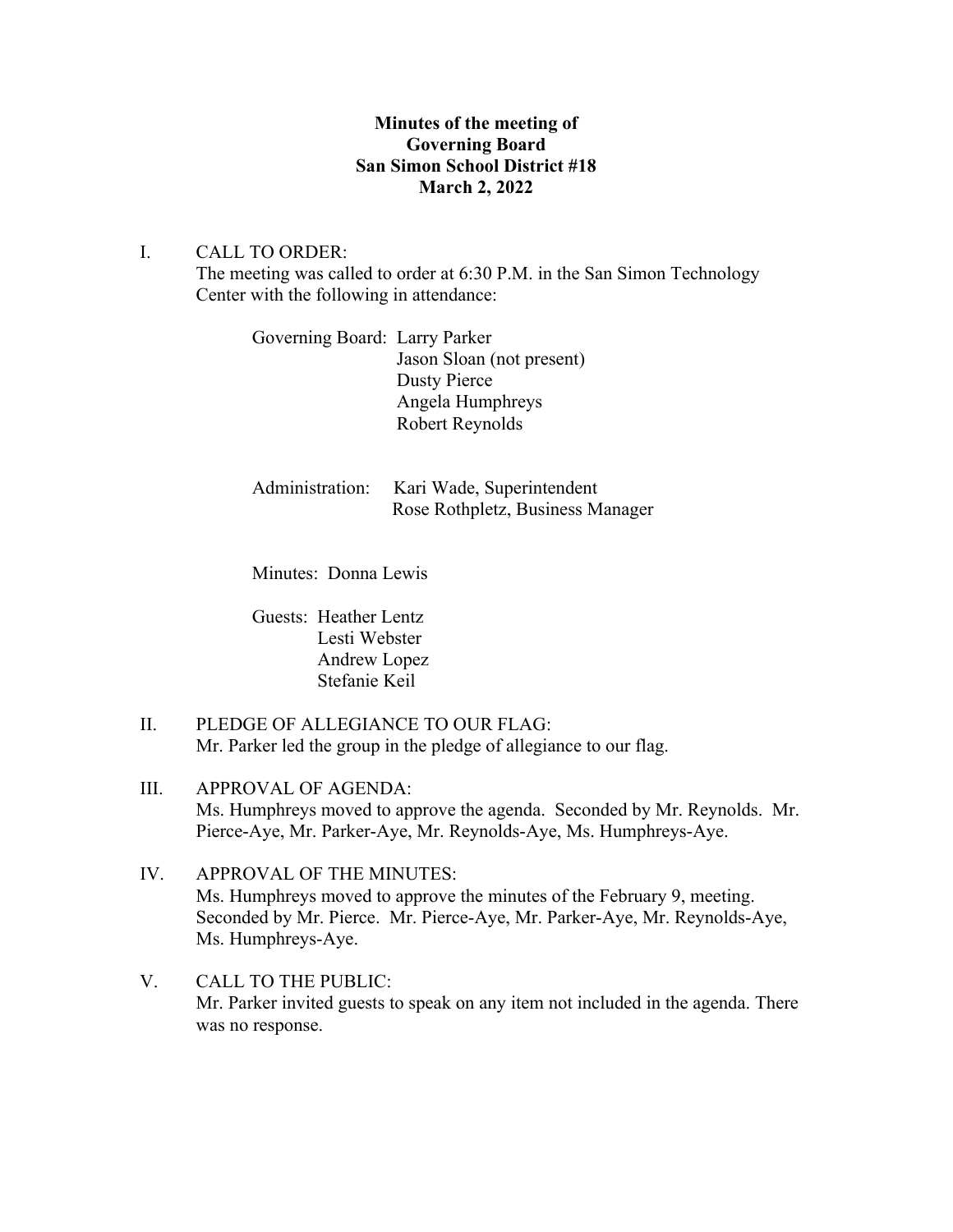### VI. REPORTS:

- 6a. Mrs. Wade reported on the  $100<sup>th</sup>$  Day activities. Sergeant Taylor, from the Army National Guard, brought in a blow-up obstacle course for the students. A national FFA officer visited the campus on February 24. The maintenance report included the School Facilities Board approved pulling the pump on the well on the elementary side. Foam Roofing Experts will be on campus during spring break applying foam to the main & west high school, upper gym, Ag room, art room and computer lab. The School Facilities Board also approved the electrical work in the teachers' lounge. It will be completed during spring break.
- 6b. Mrs. Rothpletz reported there were no changes in the monthly budget report. The Senate passed the Aggregate Expenditure Limit so there won't be a budget revision. The student activities report included sales for FFA jackets, senior class chocolate and valentine grams  $\&$  junior class concession stand. The annual audit went well with only four findings so far.

# VII. ACTION ITEMS:

- 7a. Stefanie Keil and Andrew Lopez presented the board with their itinerary for the senior trip. Ms. Humphreys moved to approve the senior trip. Seconded by Mr. Reynolds. Mr. Pierce-Aye, Mr. Parker-Aye, Mr. Reynolds-Aye, Ms. Humphreys-Aye.
- 7b. Mr. Pierce moved to approve the certified and classified staffing model and signing bonus for certified staff as presented. Seconded by Ms. Humphreys. Mr. Pierce-Aye, Parker-Aye, Mr. Reynolds-Aye, Ms. Humphreys-Aye.
- 7c. Ms. Humphreys moved to approve Proposal B district master calendar for FY2022-2023. Seconded by Mr. Reynolds. Mr. Pierce-Aye, Mr. Parker- Aye, Mr. Reynolds-Aye, Ms. Humphreys-Aye.
- 7d. Ms. Humphreys moved to table the agreement with Raptor LLC until the next meeting. Seconded by Mr. Pierce. Mr. Pierce-Aye, Mr. Parker-Aye, Mr. Reynolds-Aye, Ms. Humphreys-Aye.
- 7e. Mr. Pierce moved to approve the Request for Authorization to Dispose of Property. Seconded by Ms. Humphreys. Mr. Pierce-Aye, Mr. Parker-Aye, Mr. Reynolds-Aye, Ms. Humphreys-Aye.